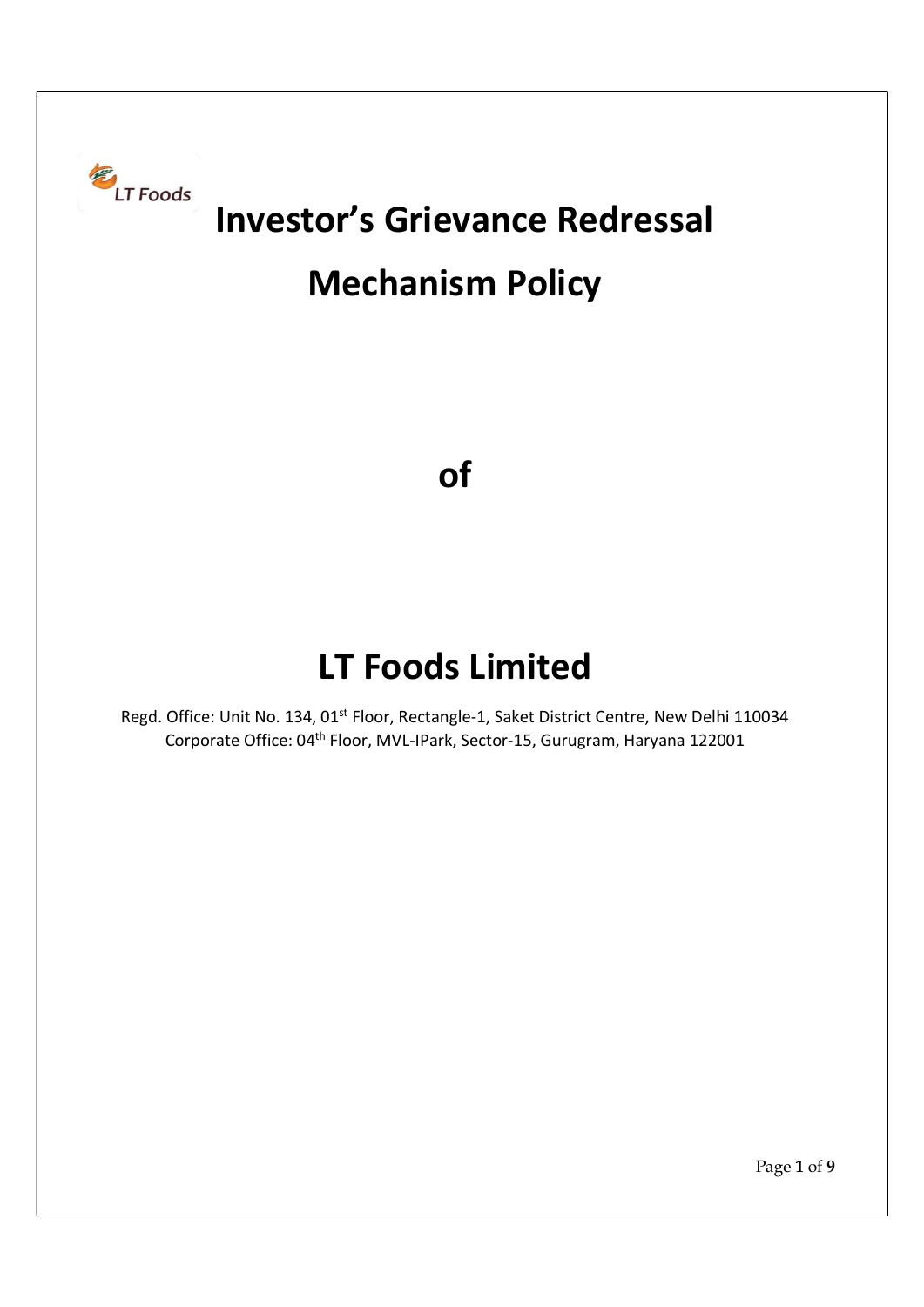

### 1. This policy shall be called the Policy on Investors' Grievance Redressal Mechanism.

#### 2. PREAMBLE AND OBJECTIVE

The Company is committed to adhere to the highest standards of Investor Relations and provide efficient services to them and effectively address and redress their grievances in a timely manner.

With this objective, the Company has formulated the Policy on Investors' Grievance Redressal Mechanism.

To serve the investors in a faster and efficient manner, the Company has appointed Bigshare Services Private Limited as its Registrar & Share Transfer Agents ("RTA"). The RTA is primarily responsible for handling security holders' related affairs of the Company. For contact detail, refer to Contact Detail of RTA mentioned in this Policy.

The Company Secretary of the Company acts as the Compliance Officer of the Company under the SEBI (Listing Obligations and Disclosure Requirements) Regulations, 2015 ("LoDR") and Nodal Officer under the Companies Act, 2013 and is responsible for ensuring provision of prompt and effective services to the investors and monitoring the dedicated email address of the Company for investor grievances.

#### 3. DEFINITION.

- a) "Board" means the Board of Directors of Company A.
- b) "Company" means Company A.
- c) "Policy" mean this Policy on Investors' Grievance Redressal Mechanism.
- d) "SCORES" is a web based centralized grievance redress system of SEBI (http://scores.gov.in), which enables the investors to lodge and follow up their complaints and track the status of redressal of such complaints online from the above website from anywhere
- e) "Stipulated Turnaround Time" means the timelines as specified in the Investor Service Timelines and Classification as Grievance section of this Policy.

The words and phrases not defined under this Policy will carry the same meaning as defined under the Articles of Association of the Company; the Securities and Exchange Board of India Act, 1992 read with the rules and regulations made thereunder, including the LoDR; and the Companies Act, 2013 read with the rules made thereunder.

Page 2 of 9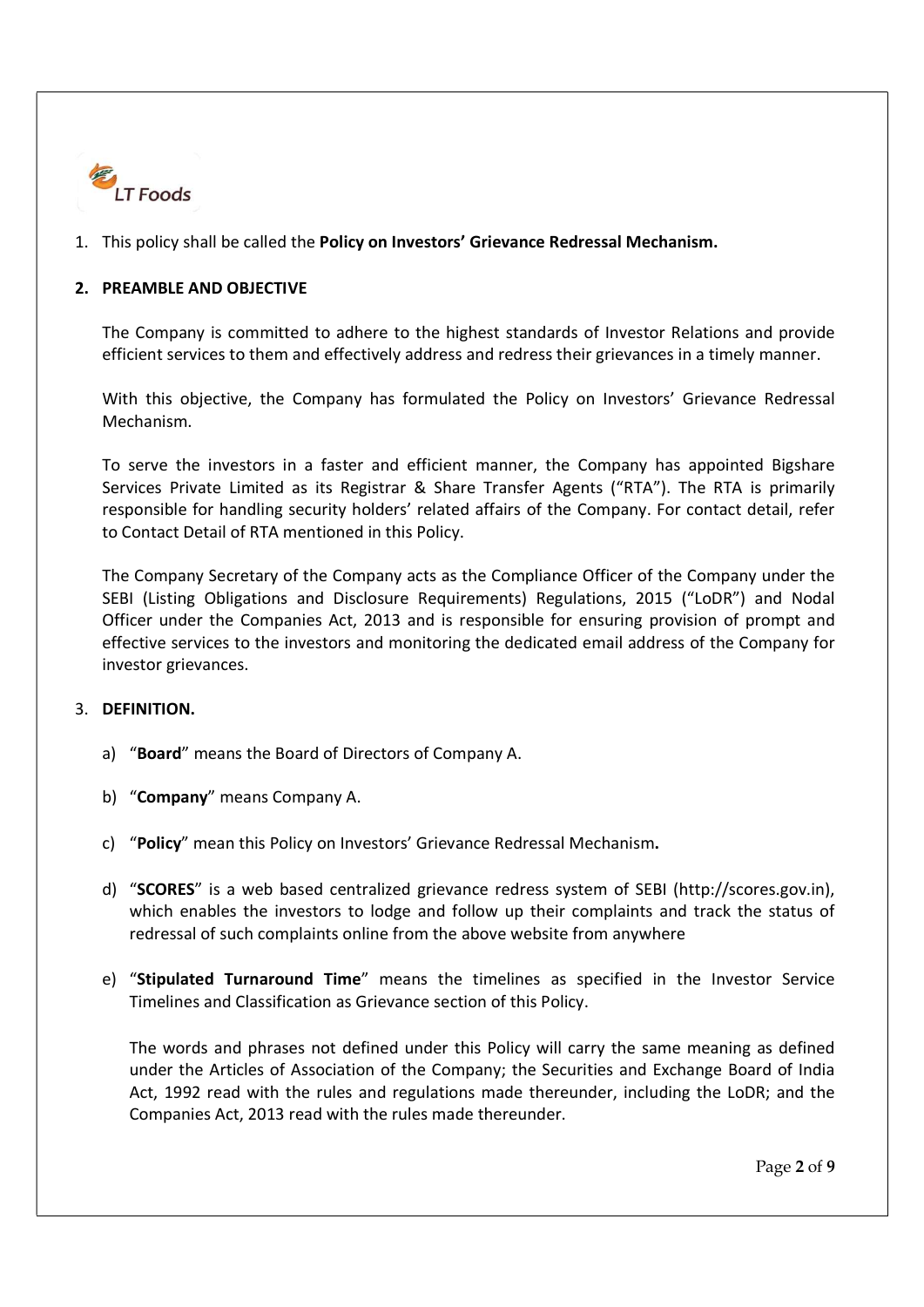

#### 4. SCOPE.

The coverage of this policy is to redress the grievance of all the securities issued by the Company, which are listed on the stock exchanges in India.

At present the equity shares of the Company are listed on the National Stock Exchange of India (https://www.nseindia.com/) and BSE Limited (https://www.bseindia.com/).

#### 5. INVESTORS COMMUNICATIONS.

The RTA and the Company receives various correspondence / communication from the investors, either directly or forwarded by the stock exchanges or uploaded on the SEBI's SCORES platform, relating to the securities, annual reports, dividends and ancillary matters. These communications may either be complaints or mere queries / requests by the security holders.

The Company has well defined guidelines with respect to classification of security holders' communication / grievances, servicing timelines and the process for redressal of grievances and the escalation matrix thereof.

#### 6. INVESTOR SERVICE TIMELINES AND CLASSIFICATION AS GRIEVANCE.

The Company and its RTA shall follow the following timelines for performance of their respective duties towards the investors:

- a) Requests for change of address, non-receipt of annual reports, notice of general meetings, updation of bank details (for holdings in physical form) are addressed by the RTA within a period of 7 working days from the receipt of the request or in case, any supporting documents are required by the RTA for addressing the request, within a period of 7 working days from the receipt of such documents to the RTA's satisfaction.
- b) Requests for transfers/ transmission/ duplicate security certificate, change of name, dematerialization, and loss of security certificates and other matters not specified in (a) above, are addressed by the RTA within a period of 7 to 15 days from the receipt of the request. In case, any supporting documents are required by the RTA from the investor or any other party for addressing the request, such matters shall be addressed within a period of 15 days from the receipt of such documents to the RTA's satisfaction.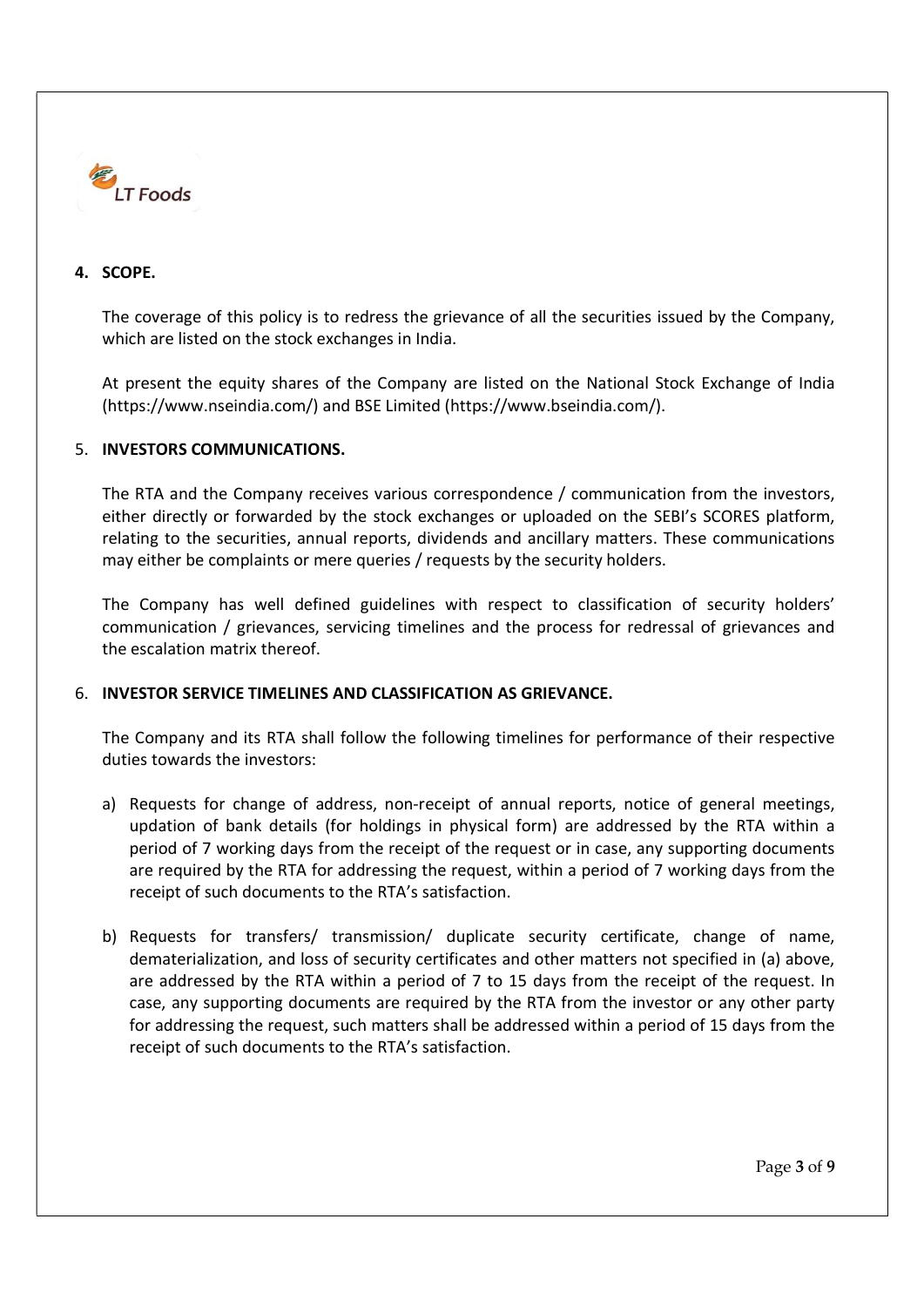

c) Matters not specifically mentioned herein above and for the redressal of which, if any statutory timelines have been prescribed, the Company and the RTA shall address such grievance within the timeline as prescribed under the statute or within maximum 15 days, whichever is earlier.

#### Classification of security holders' communication as Grievance.

- a. Multiple correspondence / communications or reminders received for the same matter within the Stipulated Turnaround Time for handling of the query / communication shall be treated as grievance.
- b. If a query is resolved after the Stipulated Turnaround Time and there is no reminder from the investor during such time period, such query shall not be treated as complaint.
- c. In case of any ambiguity, the Company Secretary shall be the sole authority to decide on the nature and classification of the communication and the decision of the Company Secretary shall be final and binding.

| Sr.<br>No.     | <b>Communication not treated as complaint</b>                                                                                                                                                                                                                                                                                                                                                                                                                                                                                                                                         | <b>Communication treated as complaint</b>                                                                                                                                                                                                                                                                                                                                         |  |
|----------------|---------------------------------------------------------------------------------------------------------------------------------------------------------------------------------------------------------------------------------------------------------------------------------------------------------------------------------------------------------------------------------------------------------------------------------------------------------------------------------------------------------------------------------------------------------------------------------------|-----------------------------------------------------------------------------------------------------------------------------------------------------------------------------------------------------------------------------------------------------------------------------------------------------------------------------------------------------------------------------------|--|
| $\mathbf{1}$   | Non-receipt of annual report                                                                                                                                                                                                                                                                                                                                                                                                                                                                                                                                                          |                                                                                                                                                                                                                                                                                                                                                                                   |  |
|                | First request or any such communication<br>w.r.t. non - receipt of annual report will be<br>considered as a request if, the Company has<br>dispatched the annual report to the security<br>holder on or before the due date(s) through<br>permissible means. Such communication<br>shall be treated as request for an additional<br>copy of the annual report. The Company<br>shall respond to the request by intimating<br>the original date of dispatch of annual report<br>and will also share a copy of the annual<br>report in compliance with the security<br>holder's request. | Subsequent request(s) for non-receipt of<br>annual report to be treated and recorded<br>as a complaint if,<br>Company / RTA<br>(a) the<br>has<br>not<br>dispatched the annual report to the<br>security holder on or before the due<br>$date(s)$ , or<br>(b) the $Company$ / RTA<br>has<br>not<br>responded to investor's<br>request<br>within the Stipulated Turnaround<br>Time. |  |
| $\overline{2}$ | Non-receipt of dividend / Interest / Principal amount                                                                                                                                                                                                                                                                                                                                                                                                                                                                                                                                 |                                                                                                                                                                                                                                                                                                                                                                                   |  |
|                | First request or any such communication $\vert$ Any communication w.r.t. non-receipt of                                                                                                                                                                                                                                                                                                                                                                                                                                                                                               | Page 4 of                                                                                                                                                                                                                                                                                                                                                                         |  |

d. For clarity, examples of request v/s complaint / grievance are presented below: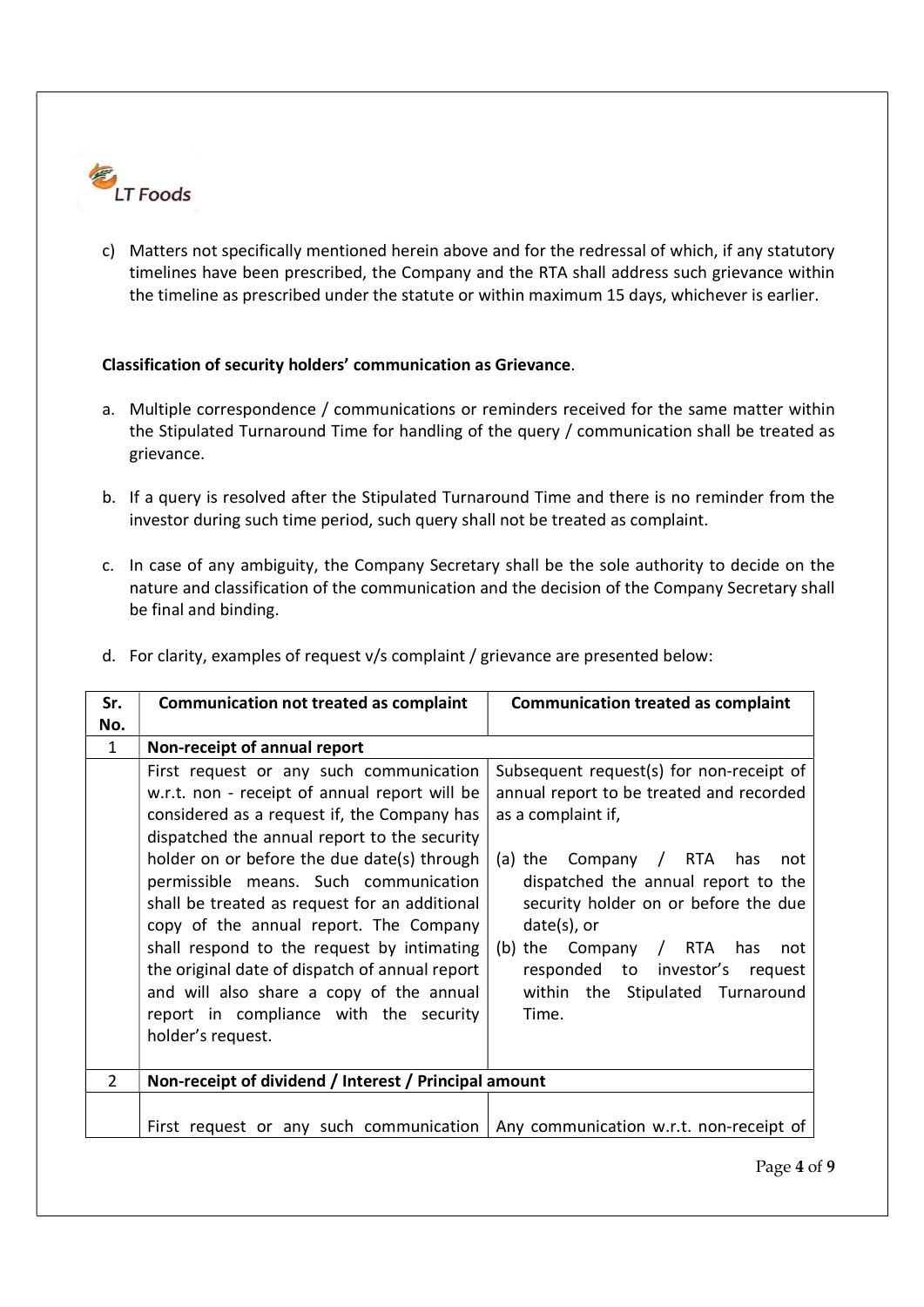

|   | w.r.t. non-receipt of dividend / interest/<br>principal will be considered as a query /<br>request if, the Company has credited the<br>dividend/ interest / principal to the bank<br>account of the investor or dispatched<br>dividend/ interest / principal amount<br>warrants / demand drafts on or before the<br>due date(s).<br>When the Company is unable to pay out the<br>dividend/interest/principal:<br>In case where the dividend/ interest/<br>a)<br>principal is to be credited to the bank<br>account of the investor, and such credit<br>has been declined by the bank, the<br>Company will pay out the dividend/<br>interest/ principal through a warrant /<br>demand draft in favor of the investor.<br>case the<br>dispatched dividend/<br>b)<br>In<br>interest/ principal warrant / demand<br>draft is<br>returned<br>undelivered, the<br>will<br>Company<br>proceed<br>with<br>re-<br>dispatching the dividend/ interest/<br>principal warrant / demand draft only<br>upon a written request by the investor.<br>Such communication from the investor<br>will be treated as a request and not a<br>complaint. | dividend/ interest/ principal warrants /<br>demand drafts sent to the Company or to<br>the RTA after the expiry of the Stipulated<br>Time<br>Turnaround<br>for<br>issuance<br>of<br>duplicate dividend/ interest/ principal<br>warrant will<br>considered<br>be<br>as<br>a<br>complaint.                       |
|---|----------------------------------------------------------------------------------------------------------------------------------------------------------------------------------------------------------------------------------------------------------------------------------------------------------------------------------------------------------------------------------------------------------------------------------------------------------------------------------------------------------------------------------------------------------------------------------------------------------------------------------------------------------------------------------------------------------------------------------------------------------------------------------------------------------------------------------------------------------------------------------------------------------------------------------------------------------------------------------------------------------------------------------------------------------------------------------------------------------------------------------|----------------------------------------------------------------------------------------------------------------------------------------------------------------------------------------------------------------------------------------------------------------------------------------------------------------|
| 3 | Non-receipt of securities' certificates                                                                                                                                                                                                                                                                                                                                                                                                                                                                                                                                                                                                                                                                                                                                                                                                                                                                                                                                                                                                                                                                                          |                                                                                                                                                                                                                                                                                                                |
|   | Non-receipt of duly authenticated security<br>certificate(s) upon sub-division / transfer /<br>transmission<br>consolidation<br>$\prime$<br>$\prime$<br>re-<br>materialization will be considered as a query<br>if, the Company has dispatched the security<br>certificates within prescribed time limits. The<br>Company shall respond to the query by<br>sharing details of dispatch to the investor. It                                                                                                                                                                                                                                                                                                                                                                                                                                                                                                                                                                                                                                                                                                                       | Communication w.r.t. non-receipt of duly<br>authenticated security certificate(s) after<br>the expiry of the statutory period for<br>giving effect to the respective request will<br>be treated as a complaint if, the Company<br>dispatched<br>security<br>has<br>not<br>the<br>certificates to the investor. |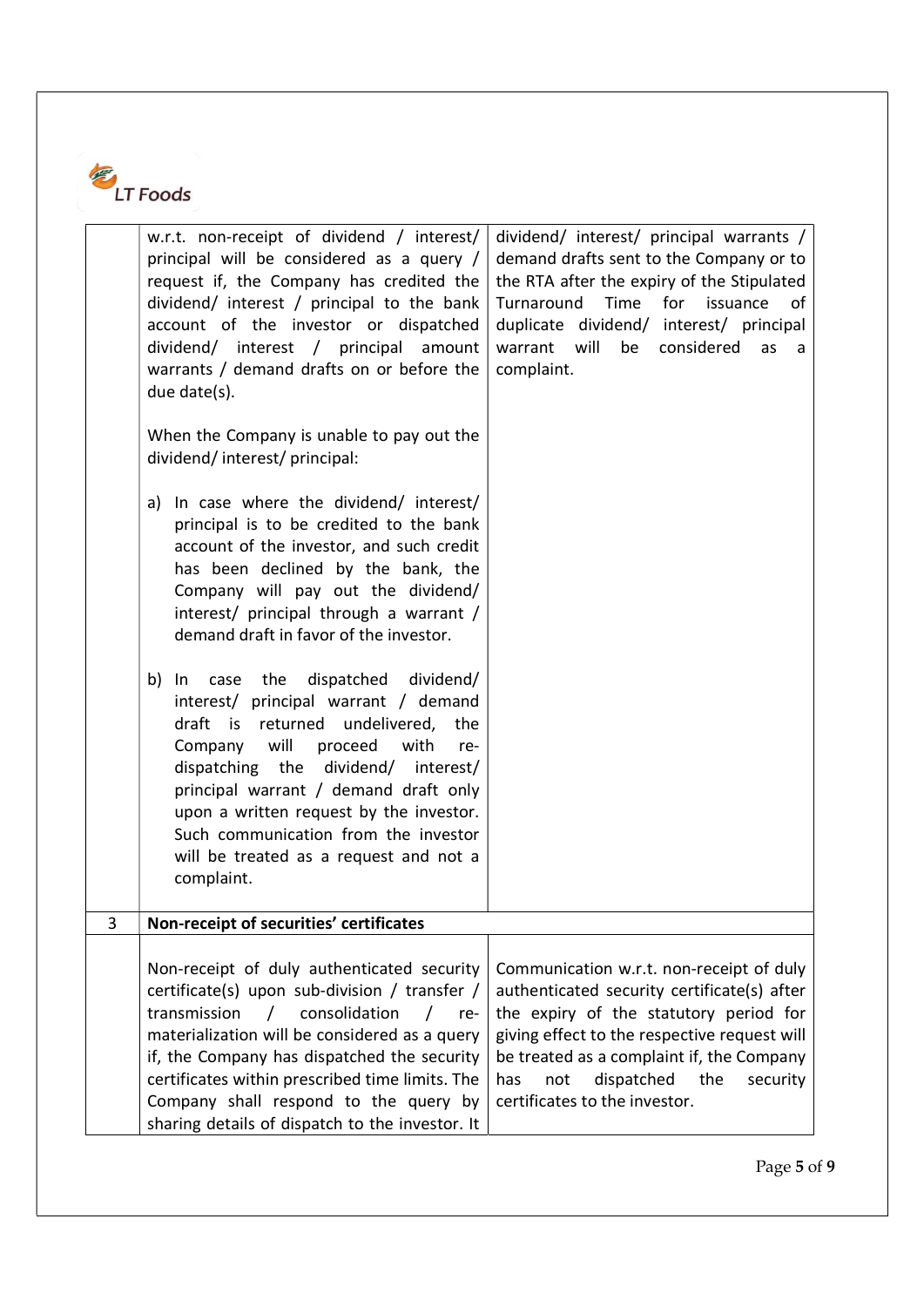

|                | is clarified that upon the dispatch of security<br>certificate through registered post or courier<br>or any other approved mode, the Company<br>shall be deemed to have discharged its duty<br>and the investor are expected to coordinate<br>with the postal / courier agency for the<br>securities certificates dispatched.                                                                                                                                                                                                                                                                                             |                                                                                                                                                                                                                                                                                                                                                                                                                                                                                                                                                                                                                                                                                                                                                                                                                                    |
|----------------|---------------------------------------------------------------------------------------------------------------------------------------------------------------------------------------------------------------------------------------------------------------------------------------------------------------------------------------------------------------------------------------------------------------------------------------------------------------------------------------------------------------------------------------------------------------------------------------------------------------------------|------------------------------------------------------------------------------------------------------------------------------------------------------------------------------------------------------------------------------------------------------------------------------------------------------------------------------------------------------------------------------------------------------------------------------------------------------------------------------------------------------------------------------------------------------------------------------------------------------------------------------------------------------------------------------------------------------------------------------------------------------------------------------------------------------------------------------------|
| $\overline{4}$ | Security holder communication through statutory authorities                                                                                                                                                                                                                                                                                                                                                                                                                                                                                                                                                               |                                                                                                                                                                                                                                                                                                                                                                                                                                                                                                                                                                                                                                                                                                                                                                                                                                    |
|                | Any communication from investors through<br>statutory authorities which is not treated as<br>a complaint by the statutory authority, and<br>which would not have been treated as a<br>complaint by the Company if it was directly<br>addressed to the Company, will not be<br>treated as a complaint.<br>As per SEBI circular dated March 26, 2018,<br>any grievances submitted to SEBI through<br>SCORES will not be treated as complaints if<br>the grievance is redressed by the Company<br>within 30 days. Accordingly, such grievances<br>registered with SEBI, will not be treated as<br>complaints by the Company. | At times, requests / grievances are<br>directly communicated to the statutory<br>authorities<br>by<br>the<br>investors.<br>Such<br>communications may not always qualify<br>as a complaint under the guidelines<br>adopted by the Company. However, since<br>statutory<br>authorities<br>the<br>treat<br>all<br>communication received from investors<br>as complaint, regardless of the nature of<br>such communication, the Company is<br>constrained to follow the classification as<br>followed by the statutory authorities.<br>Accordingly, any communication from<br>investors received through statutory<br>authorities viz. stock exchanges, Registrar<br>of Companies, Regional Directors, SEBI,<br>etc. which is treated as complaint by such<br>statutory authority, will be treated as a<br>complaint by the Company. |
|                | <b>Miscellaneous</b>                                                                                                                                                                                                                                                                                                                                                                                                                                                                                                                                                                                                      |                                                                                                                                                                                                                                                                                                                                                                                                                                                                                                                                                                                                                                                                                                                                                                                                                                    |
|                | Correspondence w.r.t. change in address,<br>nominees etc. will be considered as a<br>request and not as a complaint if, the<br>request is addressed within the Stipulated<br>Turnaround Time.<br>Any communication / suggestions / enquiry<br>about procedures for any action will be<br>considered as a request / general enquiry                                                                                                                                                                                                                                                                                        | Any communication from the investor not<br>responded to by the Company or not<br>responded by the Company within the<br>Stipulated<br>Turnaround Time will<br>be<br>considered as complaint.                                                                                                                                                                                                                                                                                                                                                                                                                                                                                                                                                                                                                                       |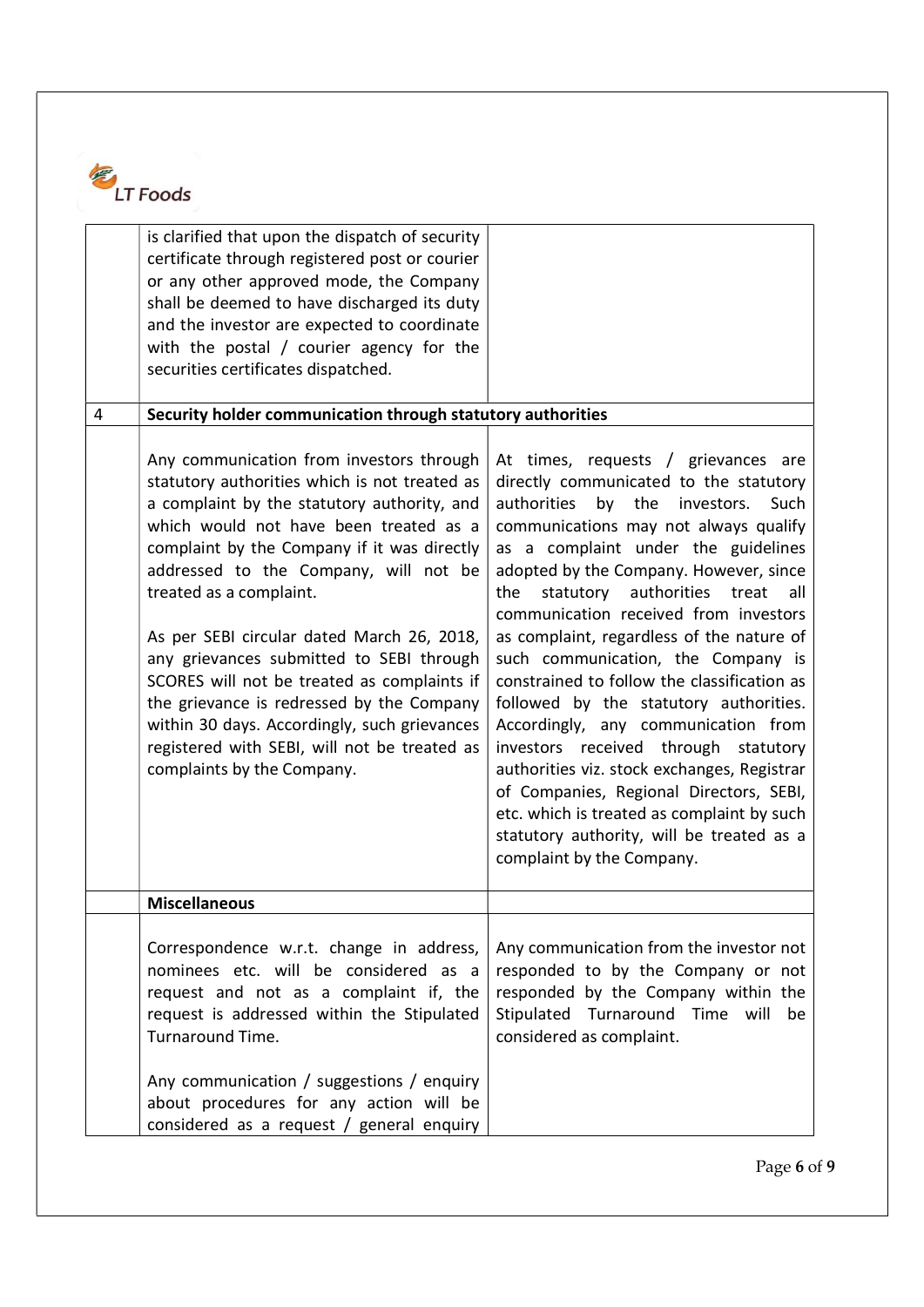

| and not a complaint.     |                                                                                                                                                                                                                                                                                                    |  |
|--------------------------|----------------------------------------------------------------------------------------------------------------------------------------------------------------------------------------------------------------------------------------------------------------------------------------------------|--|
| Any<br>time limits.      | communication requisitioning<br>information or documents relating to the<br>Company or its operations as per statutory<br>rights available to the investor will be<br>treated as request if, the requisition is in<br>proper format and the Company has<br>responded to the same within prescribed |  |
| Incomplete<br>complaint. | communications,<br>communications without<br>requisite<br>supporting documentation or<br>any<br>communication which is vague<br>or o<br>nonspecific in nature will not be treated as a                                                                                                             |  |
|                          | Communications / complaints in relation to<br>matters that are subjudice will not be<br>treated as a complaint under this Policy.                                                                                                                                                                  |  |

#### 7. INVESTOR GRIEVANCE REDRESSAL MECHANISM.

a. Investors can lodge a complaint for non-receipt of any right available to them or failure of the RTA / Company by giving details of their name, folio no., DP ID / Client ID, nature and full particulars of their complaint directly to the RTA, except for matters relating to securities / dividend transferred to Investor Education and Protection Fund (IEPF).

For IEPF related matters, investors can directly contact the Nodal Officer appointed by the Company as specified under this section of this Policy.

b. Any information, other than those specified above or any supporting documentation required for redressal of the complaint shall be informed to the investors by the RTA within the timeline specified under the Investor Service Timelines and Classification as Grievance section of this Policy.

Investors are requested to furnish all the requisite information along with duly executed documents at the earliest to avoid any delay in redressal of their complaints.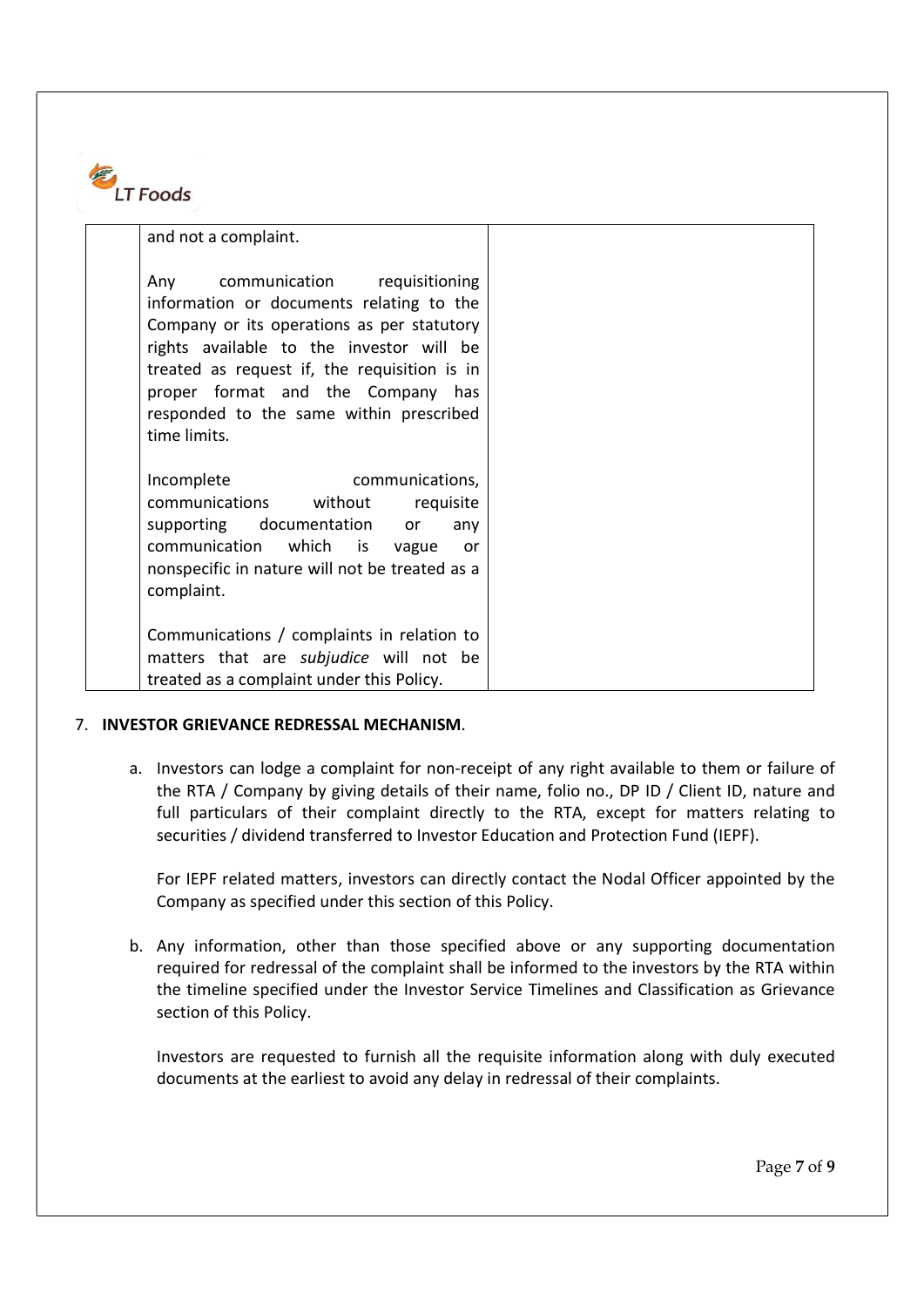

c. In case of non-satisfactory response from RTA or non-receipt of a reply from the RTA within the Stipulated Turnaround Time, investors may approach and lodge their complaints through the Company's designated email ID for investor grievances – ir@ltgroup.in.

The designated email id is also displayed on the Company's website www.ltgroup.in.

Alternatively, investors can send their complaints at the registered office or the corporate office of the Company.

If the investor does not receive a reply from the RTA within the stipulated turnaround time, he / she may approach the Company at the credentials mentioned above.

- d. Investors are requested to approach the RTA, or in case of any inaction by the RTA, the Company, for redressal of their concerns prior to raising their concerns with the regulatory authorities.
- e. Only complaints sent on the addresses / email IDs mentioned in this Policy will be treated as valid complaints.
- f. The Company periodically obtains status report of the complaints from the RTA. The Company also obtains, annually, from the RTA, report by their independent internal auditors on the RTA activities including the process of grievance handling.
- g. As required under Regulation 13 of the SEBI Listing Regulations 2015, the Company files with the Stock Exchanges and places the statement of investor complaints at the Board meeting on a quarterly basis. Further, the Company also makes annual disclosure of the statement of investor complaints in its annual report pursuant to the SEBI Listing Regulations 2015. Further, the Company places the Internal Audit Report at the Board meeting as required under applicable SEBI Listing Regulations 2015.
- h. The Stakeholders Relationship Committee is responsible for the examination and redressal of the complaints by investors and the Committee periodically reviews the effectiveness of the redressal mechanism.

### 8. MISCELLANEOUS

The Company Secretary is authorized to amend the Policy to give effect to any changes / amendments notified by the Ministry of Corporate Affairs or the SEBI.